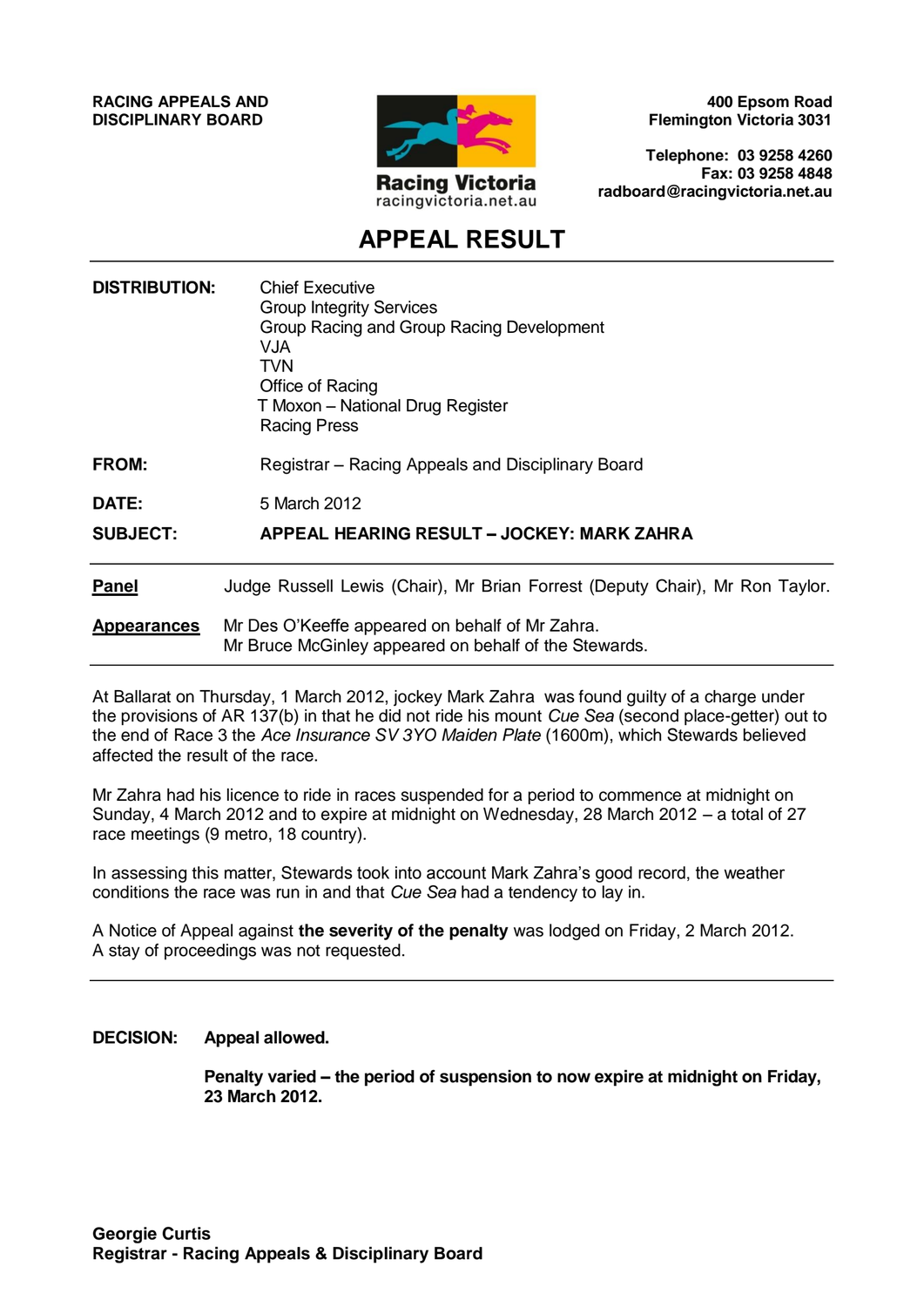# **TRANSCRIPT OF PROCEEDINGS**

# **RACING APPEALS AND DISCIPLINARY BOARD**

\_\_\_\_\_\_\_\_\_\_\_\_\_\_\_\_\_\_\_\_\_\_\_\_\_\_\_\_\_\_\_\_\_\_\_\_\_\_\_\_\_\_\_\_\_\_\_\_\_\_\_\_\_\_\_\_\_\_\_\_\_\_\_

# **HIS HONOUR JUDGE R.P.L. LEWIS, Chairman MR B. FORREST, Deputy Chair MR R. TAYLOR**

#### **EXTRACT OF PROCEEDINGS**

#### **DECISION**

# **IN THE MATTER OF THE ACE INSURANCE SV THREE-YEAR-OLD MAIDEN PLATE OVER 1600 METRES**

# **JOCKEY: MARK ZAHRA**

#### **MELBOURNE**

#### **MONDAY, 5 MARCH 2012**

MR B. McGINLEY appeared on behalf of the RVL Stewards

MR D. O'KEEFFE appeared on behalf of the Appellant